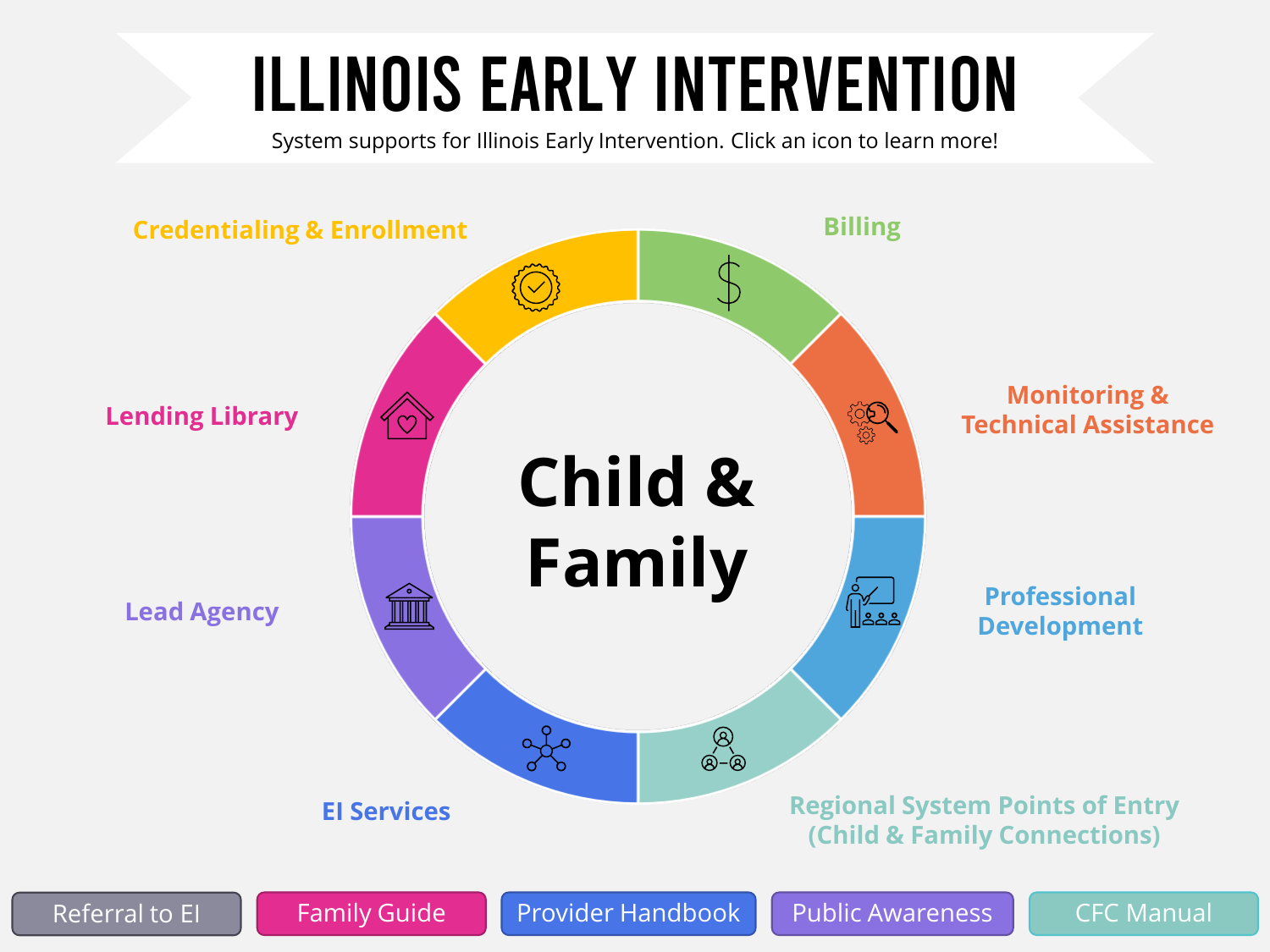

Credentialing & Enrollment

## **Provider Connections**

<span id="page-1-0"></span>If you have any questions regarding credentialing and/or enrollment for working in Illinois Early Intervention (EI), please contact Provider Connections for assistance.

Provider Connections is the Credentialing and Enrollment office for EI. Their website includes important updates that are geared directly for EI providers and is the primary location for IDHS policy, procedure, and payment updates.

### **Helpful Links**

- [Credential Requirements](https://providerconnections.org/applications-overview/)
- [Credential,](https://providerconnections.org/applications-overview/) [IMPACT,](https://www.illinois.gov/hfs/impact/Pages/default.aspx) & [Enrollment](https://providerconnections.org/common-billing-and-enrollment-questions/)
- [Renewal](https://providerconnections.org/application-renewal/)
- [Provider Search](https://search.providerconnections.org/public/home.mvc)
- [Current IDHS Updates](https://providerconnections.org/news-posts/)



### [800/701-0995](tel:800-701-0995)



[providerconnections@wiu.edu](mailto:providerconnections@wiu.edu)



<https://providerconnections.org/>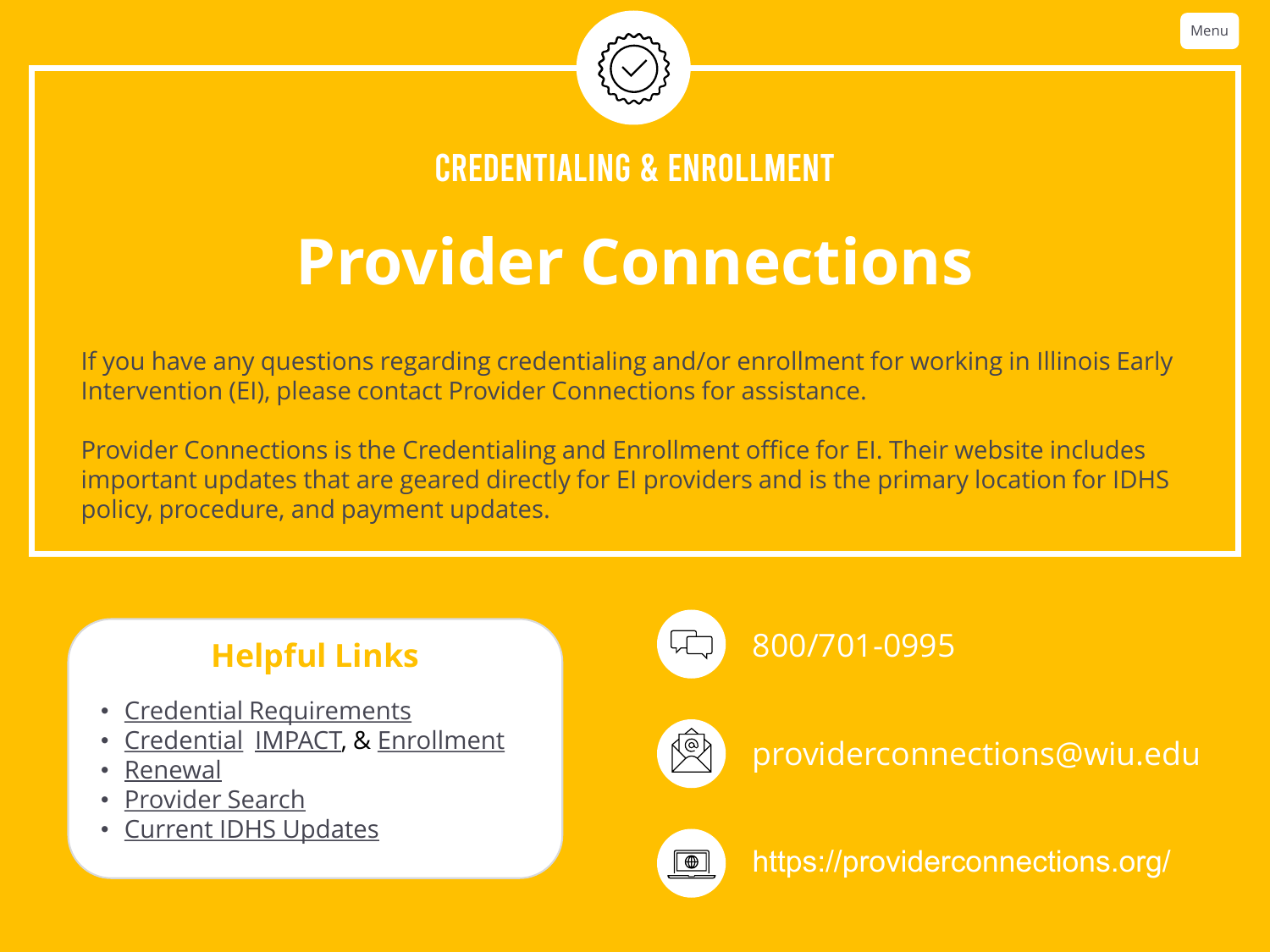

## <span id="page-2-0"></span>**EI Central Billing Office (EI-CBO)**

If you have any questions regarding claims, the service authorization process, family fees, or insurance billing in Illinois Early Intervention (EI), please contact EI-CBO for assistance.

EI-CBO is the claims processing entity for the EI Services System. EI-CBO approves payments based upon service authorization guidelines for EI providers, submits and reconciles the monthly EI Medicaid claims to the IHFS, and provides data to assist CFCs to complete an initial verification of family insurance benefits. EI-CBO also maintains the family participation fee system, administers the collections process, provides technical assistance to EI families and providers, and administers the EI Insurance Billing Unit, a free service which bills insurance on behalf of EI providers.



- [Insurance Billing Unit](https://eicbo.info/providers/insurance-billing-unit/)
- [Billing Information for Providers \(pdf\)](https://eicbo.files.wordpress.com/2022/01/billing-information-for-providers-10.08.20-asm.pdf)
- [Provider resources](https://eicbo.info/providers/)
- [Family resources](https://eicbo.info/families/)
- [CFC resources](https://eicbo.info/child-family-connection-office/)





[eicbo.info](https://eicbo.info/)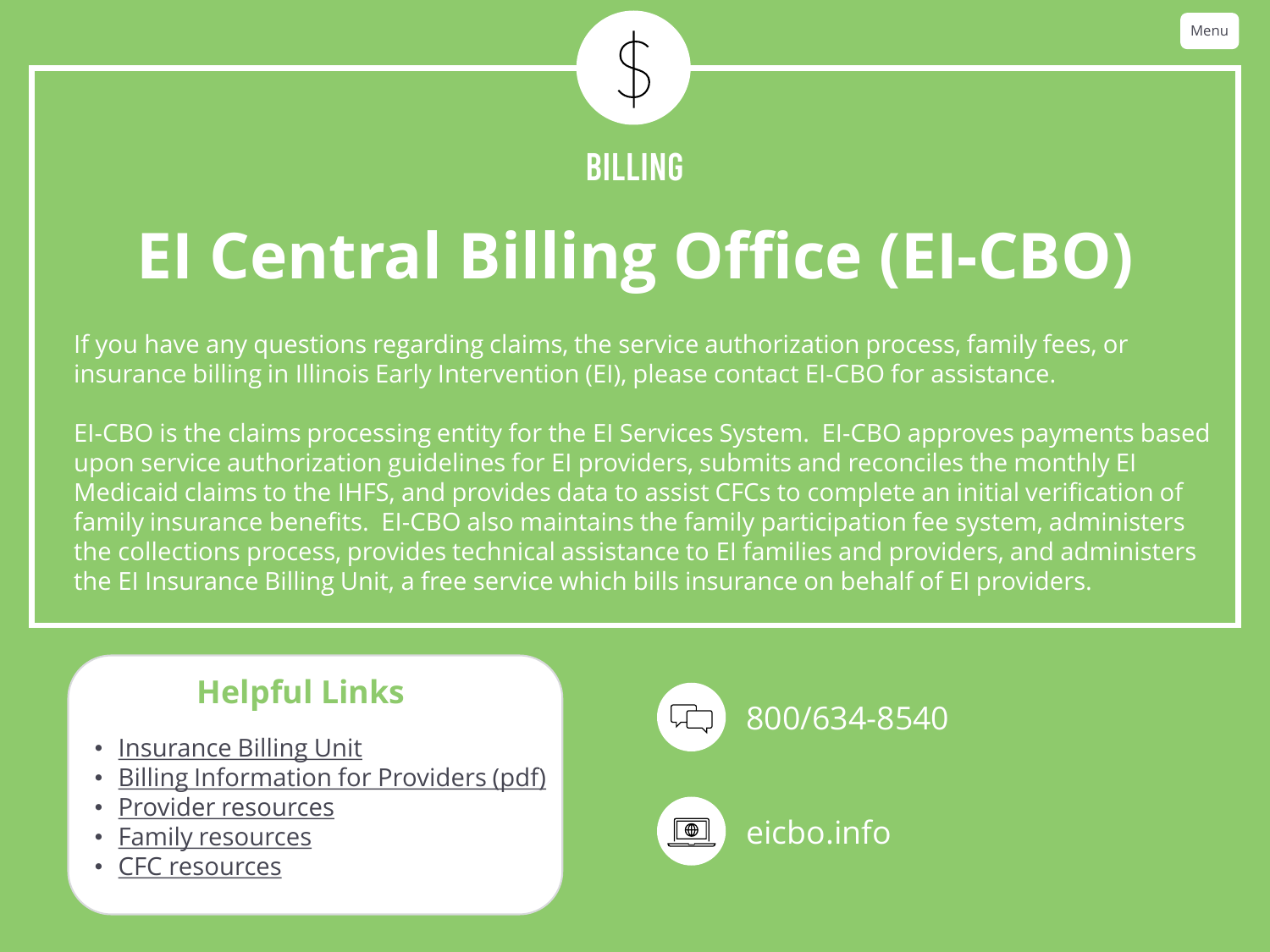

Monitoring & Technical Assistance

# <span id="page-3-0"></span>**Illinois EI Technical Assistance & Monitoring**

If you have any questions regarding monitoring & TA for Illinois Early Intervention (EI), please contact Illinois EI Technical Assistance and Monitoring for assistance.

The purpose of the EI Monitoring Program is to ensure that state and federal regulations regarding the delivery of Illinois EI services to infants and toddlers with delays or disabilities are met by providing documentation support, investigating complaints, conducting provider & CFC reviews, and ensuring compliance to policies.

- Review Process Tools
	- [CFCs](https://www.earlyinterventionmonitoring.org/cfcs.html)
	- [Providers](https://www.earlyinterventionmonitoring.org/providers.html)
- [Family Resources](https://www.earlyinterventionmonitoring.org/families.html)



[South Holland: 708/584-0367](tel:708-584-0367) **Helpful Links** [Springfield: 217/503-4949](tel:217-503-4949) [Chicago: 773/929-3030](tel:773-929-3030)



[info@vanderweelegroup.com](mailto:info@vanderweelergroup.com) No child identifying data please!



[www.earlyinterventionmonitoring.org](https://www.earlyinterventionmonitoring.org/)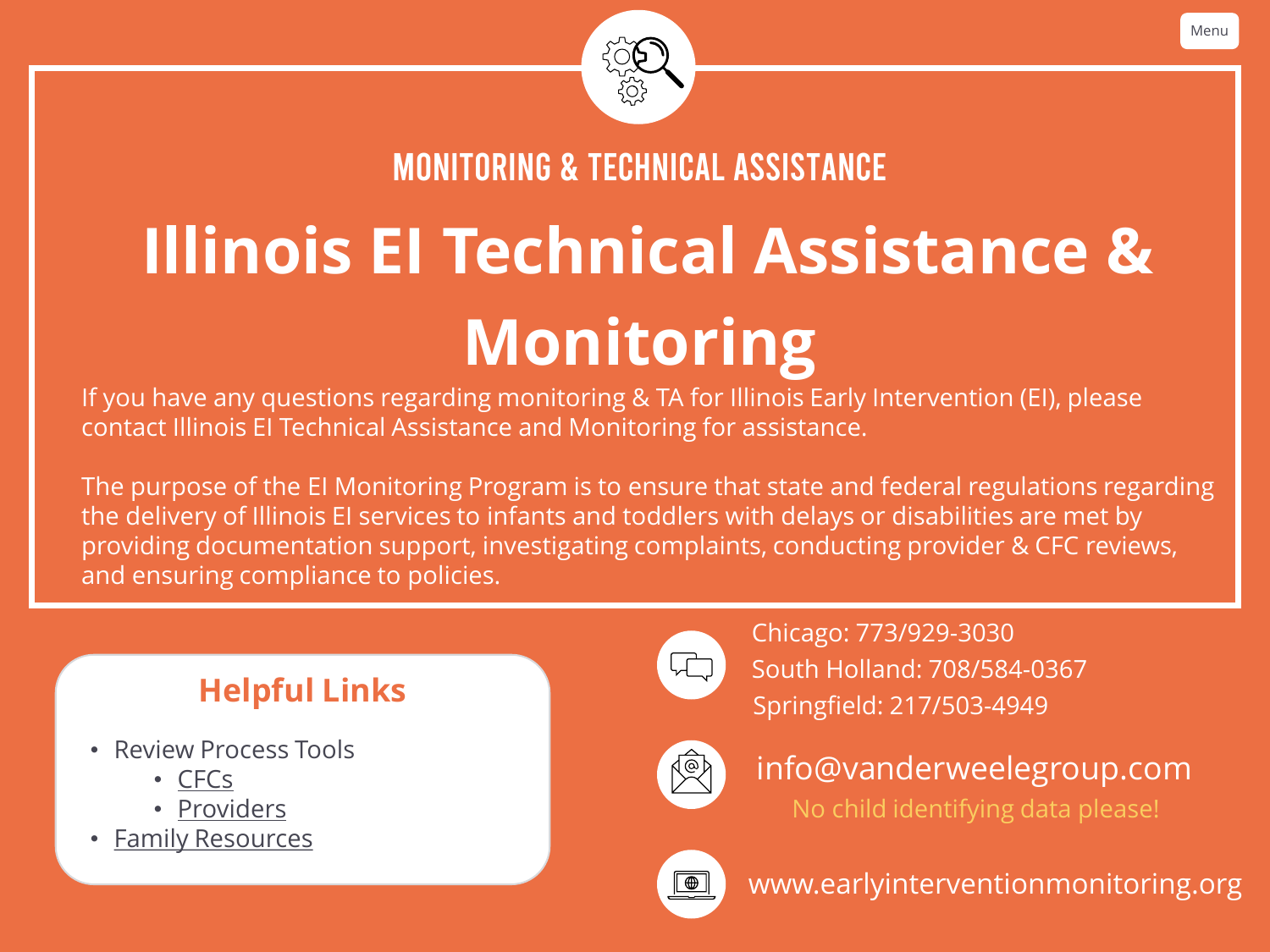

## <span id="page-4-0"></span>Professional Development **Early Intervention Training Program (EITP)**

If you have any questions regarding professional development or evidence-based practices for working in Illinois Early Intervention (EI), please contact EITP for assistance.

For CFC personnel, EI providers, and other stakeholders, EITP provides professional development, licensure/credit hours, and technical assistance that is regionalized, responsive, and reflective of evidence-based practices in EI. EITP engages in cross-system collaboration, and supports the Family Outcomes Project, which measures the effectiveness of EI, and the Interpreter/Translator Project. EITP also houses the office of the EI Ombudsman, which focuses on local, state and national trends impacting Illinois' system as well as data to promote quality and compliance.

### **Helpful Links**

- [EITP Events](https://go.illinois.edu/EITPevents) & [Online Events](https://blogs.illinois.edu/view/6039/175193)
- [Non-EITP Events approved for EI Credit](https://eitp.education.illinois.edu/noneitpevents.html)
- [Video Credit Requests](https://blogs.illinois.edu/view/6039/149676)
- [Resources on IL EI & Best Practices](https://eitp.education.illinois.edu/resources.html)
- [New to EI](https://eitp.education.illinois.edu/new.html)





[eitraining@illinois.edu](mailto:eitraining@illinois.edu)



[eitp.education.illinois.edu](https://eitp.education.illinois.edu/)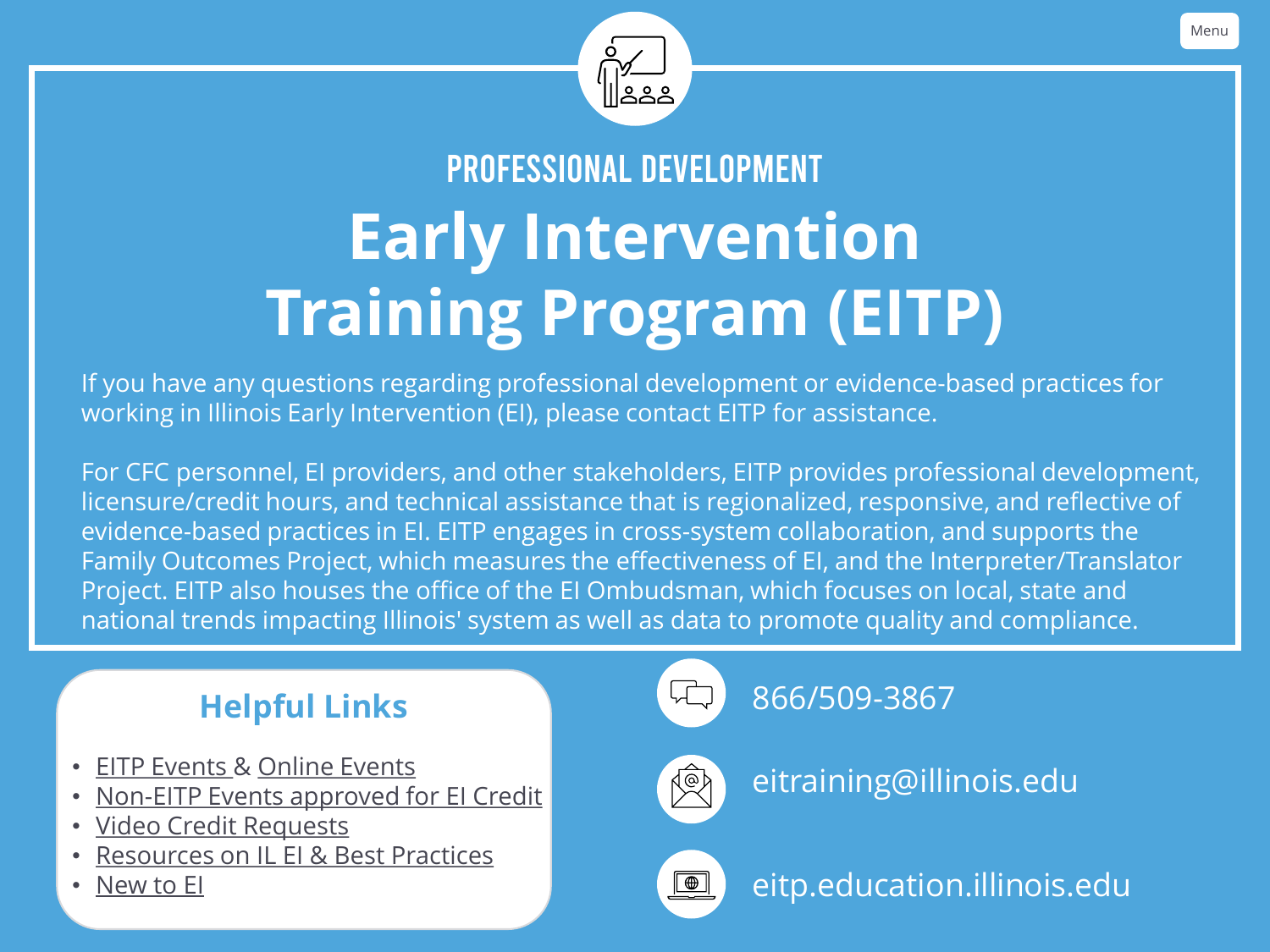

Regional System Points of Entry

## <span id="page-5-0"></span>**Child & Family Connections (CFC)**

If you have any questions regarding referral, entry, and participation in the local EI program, please contact the local Child & Family Connections office for assistance.

EI operates through 25 regional intake entities called Child and Family Connections (CFCs) located throughout the state. The CFCs include **Service Coordinators, Program Managers, Local Interagency Council (LIC) Coordinators, Parent Liaisons, and Social-Emotional Consultants.** They support the family in navigating the EI Program, provide **Developmental Pediatric Consultation Services**, and help with **Transition** to local school districts at age 3. Service Coordinators partner with the family through each stage of the Individualized Family Service Plan (IFSP) process, generate authorizations to the EI providers who will be providing services to the family, and support families as they exit or transition from EI.

### **Helpful Links**

- 
- [CFC Support Services](https://www.dhs.state.il.us/page.aspx?item=96955)
- [CFC Procedure Manual](https://go.illinois.edu/CFCProcedureManual)
- [CFC Forms](https://www.dhs.state.il.us/page.aspx?item=96975)
- [Resources for CFCs](https://blogs.illinois.edu/view/6039/114619)



[go.Illinois.edu/CFCListing](https://go.illinois.edu/CFCListing) • [Overview of CFC](https://www.dhs.state.il.us/page.aspx?item=96954) Latest CFC Office Listing (pdf)



CFC Office Locator [dhs.state.il.us/page.aspx?module=12&officetype=4](https://www.dhs.state.il.us/page.aspx?module=12&officetype=4)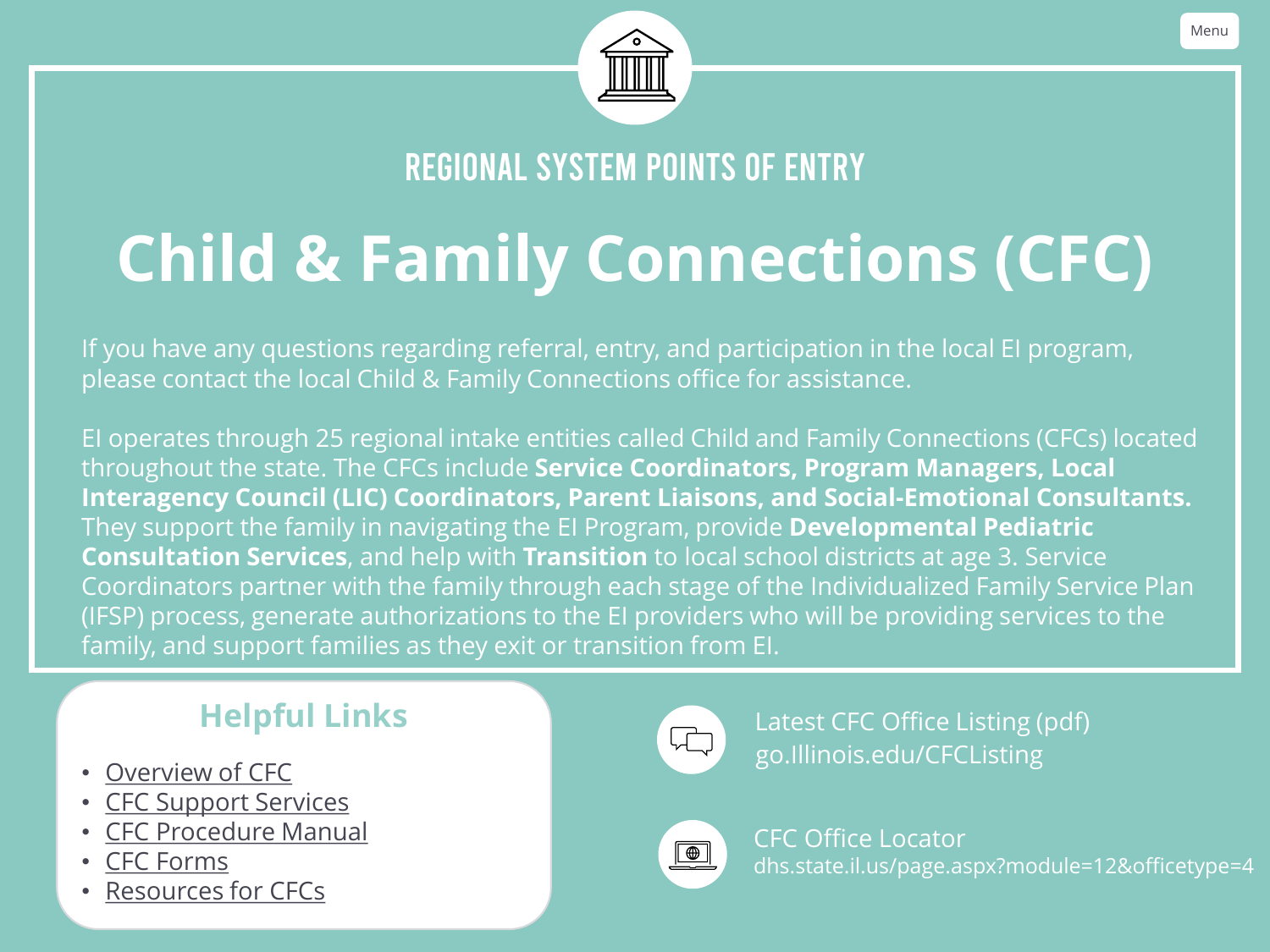

Lead Agency

## **IDHS Bureau of EI**

<span id="page-6-0"></span>If you have any questions regarding Illinois Early Intervention (EI) administrative oversight, compliance confirmation, funding, reporting, and data collection and sharing, please contact Illinois Department of Human Services (IDHS) Bureau of EI for assistance.

IDHS serves as the lead agency and has designated the Bureau of EI to administer the statewide EI Services System. The Bureau works to oversee the entire EI program and partners, complete requisite reporting, comply with regulations for federal funding, manage statewide data collection, and share data. The Illinois Interagency Council on EI (IICEI) advises and assists the Bureau in the performance of its responsibilities and support to EI agencies.

### **Helpful Links**

- [EI Reporting & Applications](https://www.dhs.state.il.us/page.aspx?item=36192)
- [EI Handbooks & Manuals](https://www.dhs.state.il.us/page.aspx?item=32263)
- **[Illinois Interagency Council on EI \(IICEI\)](https://www.dhs.state.il.us/page.aspx?item=37365)**
- [Public Awareness Materials](https://www.childfind-idea-il.us/)

[217/782-1981](tel:217-782-1981)



[dhs.eiquestions@illinois.gov](mailto:eitraining@illinois.edu)



IDHS Early Intervention Information page [www.dhs.state.il.us/page.aspx?item=31183](https://www.dhs.state.il.us/page.aspx?item=31183)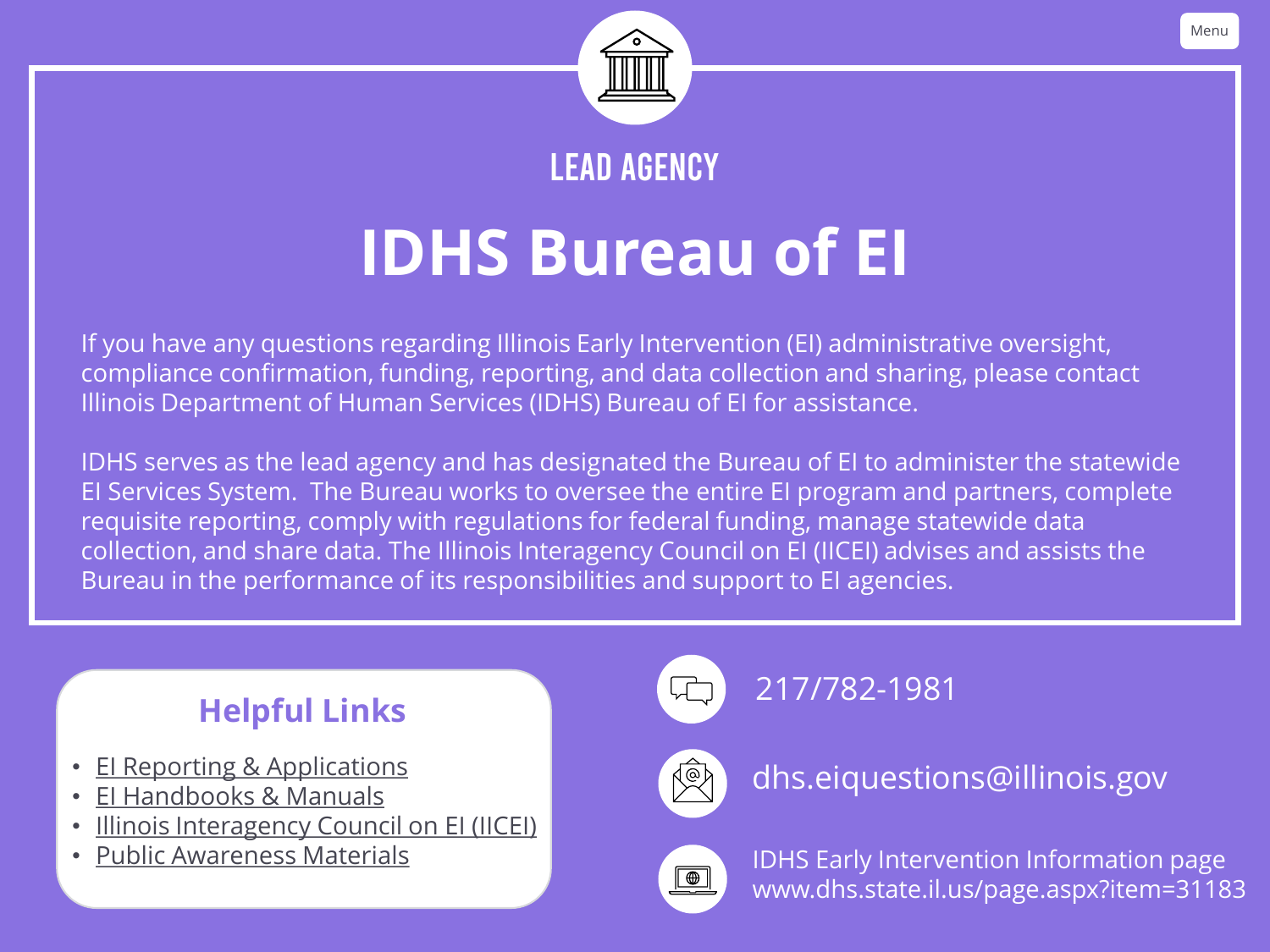

Lending Library

## <span id="page-7-0"></span>**Illinois EI Clearinghouse**

If you have any questions regarding research-based and best-practice information to share with families about Illinois Early Intervention (EI), please contact the EI Clearinghouse for assistance.

The EI Clearinghouse provides library and information services to residents of Illinois interested in EI topics. It is a free resource to access information on health, educational, disability, and developmental concerns of infants and young children. The EI Clearinghouse offers a large lending library of books, eBooks, videos, and articles to provide families and providers with the up-to-date and reliable information they need to support children's growth and development.

### **Helpful Links**

- [Resources for Families](https://eiclearinghouse.org/family-resources/)
- [Resources for EI Staff & Providers](https://eiclearinghouse.org/provider-resources/)
- **[Free Lending Library](https://eiclearinghouse.org/resources/library/)**
- **[Central Directory](https://eiclearinghouse.org/resources/directory/)**
- **Technology Loan**



## [877/275-3227](tel:877-275-3227)



[illinois-eic@illinois.edu](mailto:illinois-eic@illinois.edu)



[eiclearinghouse.org](https://eiclearinghouse.org/)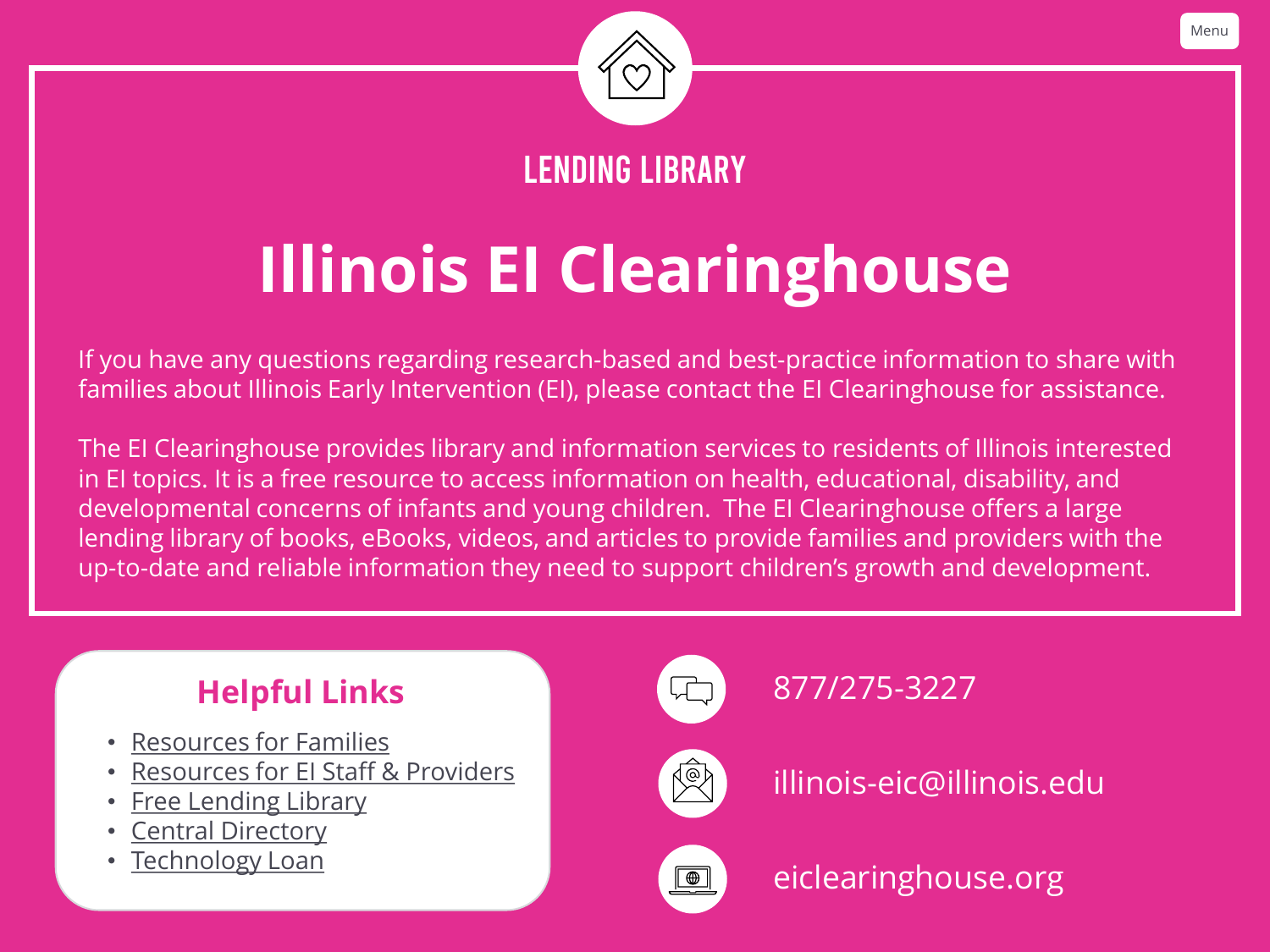

### EI Services

- Assistive Technology (AT)
- Audiology/Aural Rehabilitation
- Developmental Therapy (DT)
- Family Training & Support (includes Translation/Interpreter services)
- Health Consultation
- Medical services (only for diagnostic or evaluation purposes)
- Nursing
- Nutrition
- Occupational Therapy (OT)
- Physical Therapy (PT)
- Psychological and other counseling services
- Service Coordination
- Social Work and other counseling services
- Speech & Language Pathology (SLP)
- **Transportation**
- Vision services

Services may include Evaluation, Assessment, IFSP Development, and Direct Service, based upon family strengths and priorities.

### **Helpful Links**

- [CFC Office Locator](https://www.dhs.state.il.us/page.aspx?module=12&officetype=4&county)
- **[Central Directory](https://eiclearinghouse.org/resources/directory/)**
- [Family Guide](https://eiclearinghouse.org/public-awareness/the-guide/)
- [Provider Handbook](https://go.illinois.edu/ProviderHandbook)
- [CFC Procedure Manual](https://go.illinois.edu/CFCProcedureManual)
- [Public Awareness Materials](https://www.childfind-idea-il.us/)

### **Natural Environments**

"To the maximum extent appropriate to the needs of the child, EI services must be provided in natural environments, including the home and community settings in which children without disabilities participate."

Part C of IDEA, 34 CFR §303.12(b)